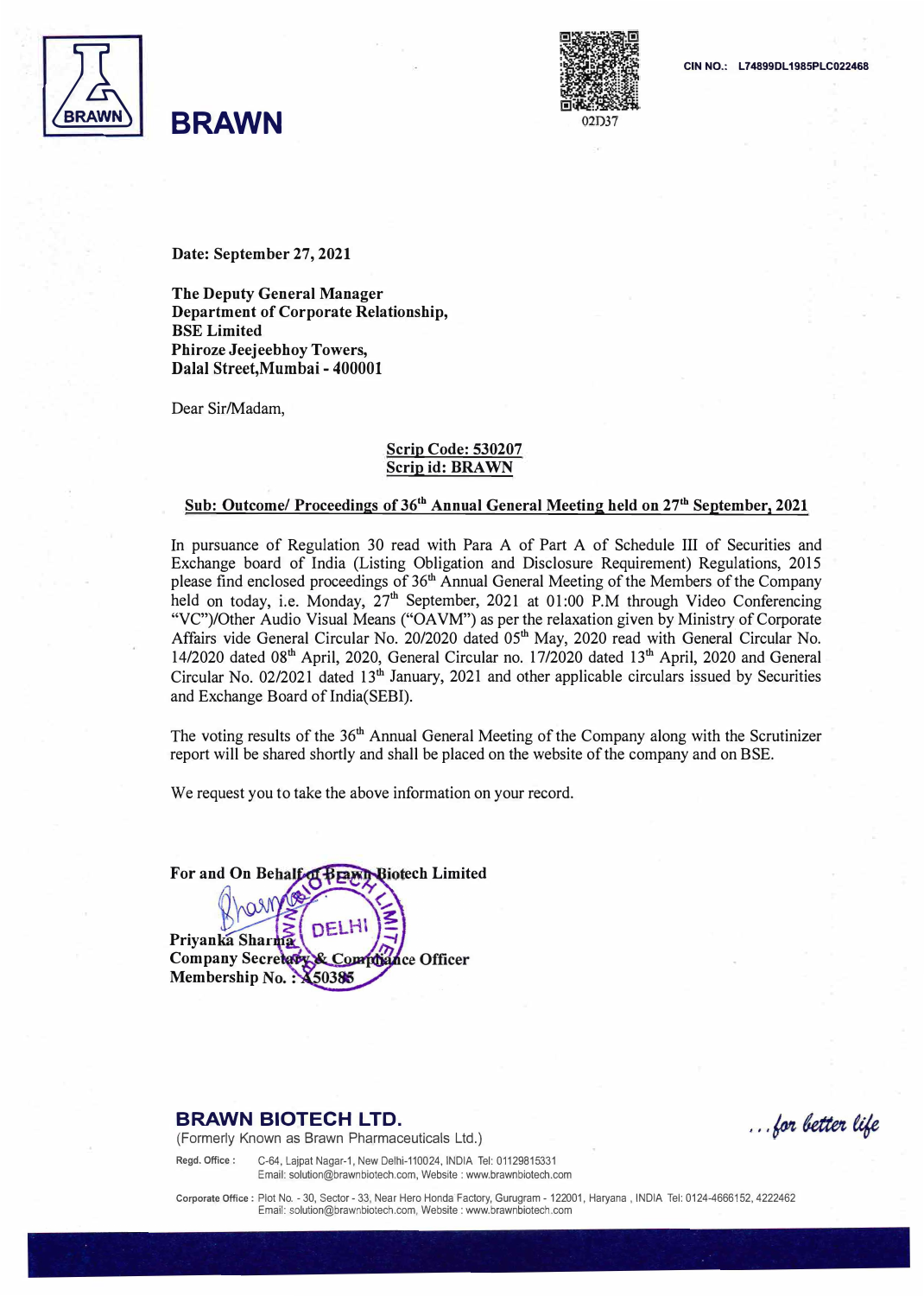

# **BRAWN** 03A8C



### **SUMMARY OF PROCEEDINGS OF THE 35™ ANNUAL GENERAL MEETING OF BRAWN BIOTECH LIMITED**

The 36**th** Annual General Meeting ("AGM" or "Meeting") of the Members of Brawn Biotech Limited ('the company') was held on Monday  $27<sup>th</sup>$  September, 2021 through Video Conferencing · "VC")/Other Audio Visual Means ("OA VM") as per the relaxation given by Ministry of Corporate Affairs vide General Circular No. 20/2020 dated 05**th** May, 2020 read with General Circular No. 14/2020 dated 08**th** April, 2020, General Circular no. 17 /2020 dated 13**th** April, 2020 and General Circular No. 02/2021 dated  $13<sup>th</sup>$  January, 2021 and the meeting commenced at 01:00 P.M.. The meeting got concluded at 01:25 P.M. on the same day.

Ms. Priyanka Sharma, Company Secretary and Compliance officer of the Company welcomed the shareholders/ Members & also the Board of Directors, statutory Auditors, Secretarial Auditors, scrutinizer to the Meeting and also informed that 36<sup>th</sup> AGM of the company is being held through video conferencing as permitted by MCA. She also assured that the company had taken all the efforts feasible under these circumstances to enable the members to participate and vote on the items being considered in the meeting.

It was informed that the soft copy of Annual Report of the Company for the Financial Year 2020- 2021 has been emailed to all the shareholders/members of the company whose email ids are registered with the Depository Participants.

The Notice convening the 36th AGM was taken read with the consent of the Members present.

The Chairman and members of the Audit Committee, Nomination & Remuneration Committee and Stakeholders Relationship committee also attended the Meeting. Ms. Priyanka Sharma, Company Secretary, Ms. Rati Garg, Chief Financial Officer, Mr. Amit Bansal, Secretarial Auditor and Scrutinizer and Mr. Rajiv Jain, Statutory Auditors were also present at the Meeting through VC.

Ms. Priyanka Sharma, Company Secretary, welcomed all the members to the meeting attending through video conferencing. After ascertaining the requisite quorum being present, the Chairman called the Meeting to order. The Statutory Registers as required under the Companies Act, 2013 and other relevant documents mentioned in the Notice were available for inspection.

The Members were informed that there is no observation made by the Statutory Auditors and Secretarial Auditors in their respective reports.

The Chairman informed the Members that the company had provided to its members the facility to cast vote electronically through the Central Depository Services(India) Limited (CDSL) system before the Meeting. He further informed that e-voting facility was also made available during the AGM for the benefit of Members who were present during the Meeting and had not cast their votes earlier through remote e-voting.

### **BRAWN BIOTECH LTD.**

(Formerly Known as Brawn Pharmaceuticals Ltd.)

**Regd. Office:** C-64, Lajpal Nagar-1, New Delhi-110024, INDIA Tel: 01129815331 Email: solution@brawnbiotech.com, Website : www.brawnbiotech.com ... for better life

**Corporate Office:** Plot No. - 30, Sector - 33, Near Hero Honda Factory, Gurugram - 122001, Haryana , INDIA Tel: 0124-4666152, 4222462 Email: solution@brawnbiotech.com, Website : www.brawnbiotech.com